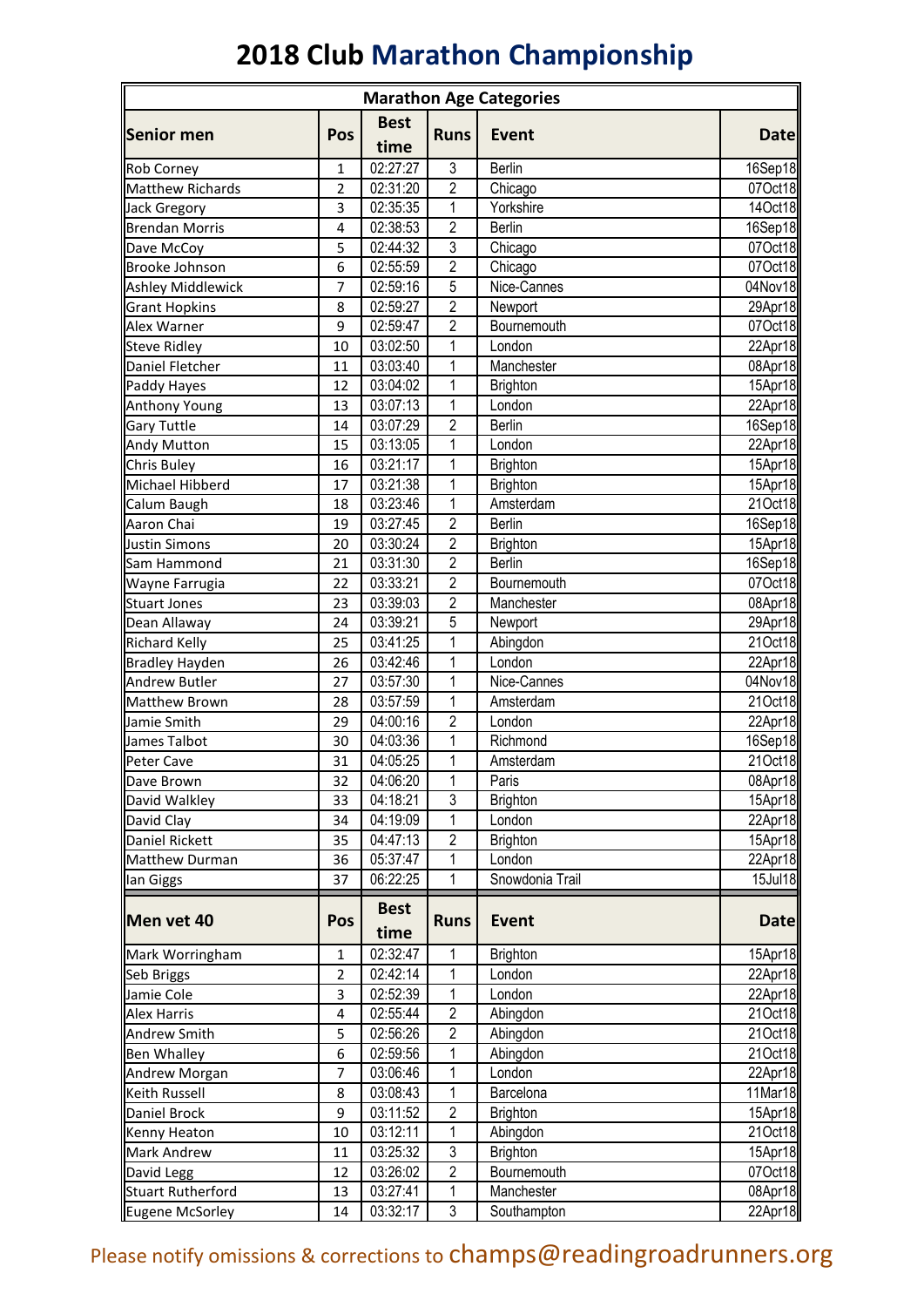## **2018 Club Marathon Championship**

| Tony Walker            | 15             | 03:33:35            | 1              | London                 | 22Apr18     |
|------------------------|----------------|---------------------|----------------|------------------------|-------------|
| <b>Nick Fifield</b>    | 16             | 03:50:42            | 1              | Richmond               | 16Sep18     |
| Alan Williamson        | 17             | 03:54:03            | 1              | Barnstaple             | 30Sep18     |
| Chris Cutting          | 18             | 03:58:17            | 1              | Cambridge Boundary Run | 11Mar18     |
| <b>Tony Long</b>       | 19             | 04:07:32            | $\mathbf{1}$   | London                 | 22Apr18     |
| Sahan Jinadasa         | 20             | 04:15:19            | 1              | Amsterdam              | 21Oct18     |
| Lee Hinton             | 21             | 04:16:09            | $\overline{2}$ | London                 | 22Apr18     |
| Vince Williams         | 22             | 04:16:28            | $\mathbf 1$    | London                 | 22Apr18     |
| <b>Robin Bertrand</b>  | 23             | 04:21:28            | $\mathbf 1$    | Shakespeare            | 13May18     |
| Peter Felgate          | 24             | 04:29:27            | 1              | <b>Brighton</b>        | 15Apr18     |
| lan McGuinness         | 25             | 04:33:56            | $\mathbf 1$    | New York               | 04Nov18     |
| Phil Reay              | 26             | 04:54:37            | 3              | New York               | 04Nov18     |
| <b>Colin Byers</b>     | 27             | 04:58:54            | 1              | <b>Berlin</b>          | 16Sep18     |
| James Delves           | 28             | 05:06:11            | $\mathbf{1}$   | Beachy Head            | 27Oct18     |
| Dave Wood              | 29             | 05:09:47            | $\mathbf{1}$   | Milton Keynes          | 07May18     |
| <b>Simon Denton</b>    | 30             | 05:19:17            | $\mathbf{1}$   | Dorset Ooser           | 01Apr18     |
| Neil Carpenter         | 31             | 05:23:43            | $\mathbf{1}$   | London                 | 22Apr18     |
| Justin Watkins         | 32             | 05:37:10            | 1              | <b>Brighton</b>        | 15Apr18     |
| Anthony Eastaway       | 33             | 05:50:07            | 3              | Southampton            | 22Apr18     |
| John Bullock           | 34             | 05:58:31            | $\mathbf{1}$   | London                 | 22Apr18     |
| Chris Manton           | 35             | 07:02:08            | 1              | Paris                  | 08Apr18     |
| Men vet 50             | Pos            | <b>Best</b><br>time | <b>Runs</b>    | <b>Event</b>           | <b>Date</b> |
| Peter Aked             | $\mathbf{1}$   | 03:18:41            | 1              | London                 | 22Apr18     |
| <b>Brian Kirsopp</b>   | 2              | 03:20:37            | 4              | Castellon, Spain       | 18Feb18     |
| <b>Clive Alderson</b>  | 3              | 03:23:10            | $\mathbf{1}$   | London                 | 22Apr18     |
| <b>Tony Streams</b>    | 4              | 03:25:35            | 4              | Lisbon                 | 14Oct18     |
| <b>Brian Grieves</b>   | 5              | 03:27:54            | 5              | Abingdon               | 21Oct18     |
| Paul Monaghan          | 6              | 03:42:01            | 16             | Manchester             | 08Apr18     |
| Gavin Rennie           | 7              | 03:46:16            | $\overline{2}$ | Farnham Pilgrim        | 09Sep18     |
| David Caswell          | 8              | 03:47:15            | 4              | Dorney River Run       | 12Nov18     |
| <b>Gary Clarke</b>     | 9              | 03:50:15            | $\mathbf{1}$   | Manchester             | 08Apr18     |
| <b>Martin Bush</b>     | 10             | 04:06:11            | 33             | Malta                  | 25Feb18     |
| Paul Carter            | 11             | 04:09:32            | 1              | Amsterdam              | 21Oct18     |
| Mark Smith             | 12             | 04:14:21            | 1              | Bournemouth            | 07Oct18     |
| <b>Tim Grant</b>       | 13             | 04:22:02            | 1              | Beachy Head            | 27Oct18     |
| <b>Brian Fennelly</b>  | 14             | 04:22:30            | 1              | <b>Brighton</b>        | 15Apr18     |
| <b>Martin Douglas</b>  | 15             | 04:30:42            | 1              | London                 | 22Apr18     |
| Darrell Robins         | 16             | 04:34:49            | 1              | Milton Keynes          | 07May18     |
| Simon Davis            | 17             | 04:45:34            | 3              | Manchester             | 08Apr18     |
| Kevin Bilsby           | 18             | 05:24:49            | 1              | London                 | 22Apr18     |
| Men vet 60             | Pos            | <b>Best</b><br>time | <b>Runs</b>    | <b>Event</b>           | <b>Date</b> |
| Alan Freer             | 1              | 03:37:37            | 1              | London                 | 22Apr18     |
| Joe Blair              | 2              | 04:14:19            | $\overline{2}$ | <b>Brighton</b>        | 15Apr18     |
| Pete Morris            | 3              | 04:41:31            | 19             | Blackpool              | 22Apr18     |
| John Bailey            | 4              | 09:13:39            | 1              | Salisbury 54321        | 12Aug18     |
| Men vet 65             | Pos            | <b>Best</b><br>time | <b>Runs</b>    | <b>Event</b>           | <b>Date</b> |
| David Dibben           | 1              | 03:43:47            | 1              | <b>Brighton</b>        | 15Apr18     |
| <b>Andrew Atkinson</b> | $\overline{2}$ | 04:38:19            | $\overline{2}$ | <b>Berlin</b>          | 16Sep18     |
| Men vet 70             | <b>Pos</b>     | <b>Best</b><br>time | <b>Runs</b>    | <b>Event</b>           | <b>Date</b> |
| Paul Jenkins           | 1              | 04:33:45            | 1              | London                 | 22Apr18     |

Please notify omissions & corrections to champs@readingroadrunners.org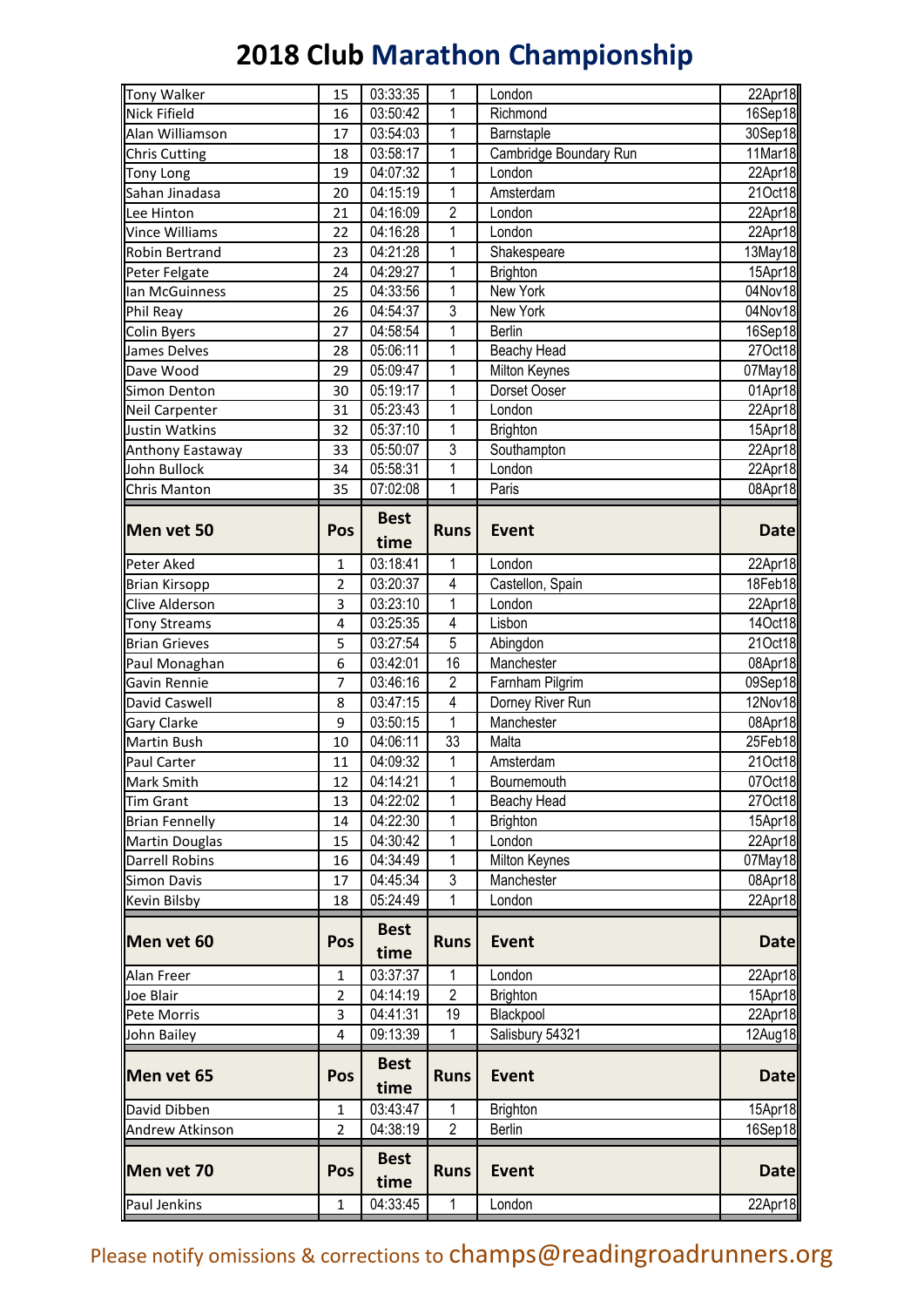## **2018 Club Marathon Championship**

| Pos                     | <b>Best</b>       | <b>Runs</b>      | <b>Event</b>                                                        | <b>Date</b>                                          |
|-------------------------|-------------------|------------------|---------------------------------------------------------------------|------------------------------------------------------|
|                         |                   |                  |                                                                     |                                                      |
| 1                       |                   |                  |                                                                     | 22Apr18                                              |
|                         | <b>Best</b>       |                  |                                                                     |                                                      |
|                         | time              |                  |                                                                     | <b>Date</b>                                          |
| 1                       | 03:15:08          | $\mathbf{1}$     | London                                                              | 22Apr18                                              |
| $\overline{\mathbf{c}}$ | 03:15:46          | $\overline{2}$   | Abingdon                                                            | 21Oct18                                              |
| 3                       | 03:41:25          | $\mathbf{1}$     | Abingdon                                                            | 21Oct18                                              |
| 4                       | 03:41:51          | 1                | Manchester                                                          | 08Apr18                                              |
| 5                       | 03:49:53          |                  | Abingdon                                                            | 21Oct18                                              |
| 6                       | 04:11:17          | $\sqrt{2}$       | Copenhagen                                                          | 13May18                                              |
| 7                       | 04:14:49          | $\overline{2}$   |                                                                     | 13May18                                              |
| 8                       | 04:30:22          | 1                | Manchester                                                          | 08Apr18                                              |
| 9                       | 04:36:35          | $\mathbf{1}$     | London                                                              | 22Apr18                                              |
| 10                      | 04:59:11          | $\mathbf{1}$     | London                                                              | 22Apr18                                              |
| 11                      | 05:41:53          | $\mathbf{1}$     | London                                                              | 22Apr18                                              |
| 12                      | 07:36:11          | 1                | London                                                              | 22Apr18                                              |
|                         | <b>Best</b>       |                  |                                                                     |                                                      |
|                         | time              |                  |                                                                     | <b>Date</b>                                          |
| 1                       | 03:15:41          | 3                | Abingdon                                                            | 21Oct18                                              |
| 2                       | 03:24:47          |                  | Abingdon                                                            | 21Oct18                                              |
| 3                       | 03:33:58          | $\overline{2}$   | Dorney Lake                                                         | 14Jun18                                              |
| 4                       | 03:37:33          | 17               | Castellon, Spain                                                    | 18Feb18                                              |
| 5                       | 03:53:07          | $\overline{c}$   | Chester                                                             | 07Oct18                                              |
| 6                       | 03:55:45          | $\mathbf{1}$     | New York                                                            | 04Nov18                                              |
| 7                       | 03:57:01          | $\mathbf{1}$     | London                                                              | 22Apr18                                              |
| 8                       | 03:57:25          | $\overline{2}$   | Brighton                                                            | 15Apr18                                              |
| 9                       | 03:58:46          | 1                | Chicago                                                             | 07Oct18                                              |
| 10                      | 04:11:57          | $\mathbf{1}$     | New York                                                            | 04Nov18                                              |
| 11                      | 04:19:46          | 1                | Amsterdam                                                           | 21Oct18                                              |
| 12                      | 04:24:44          | $\overline{2}$   | <b>Flanders Fields</b>                                              | 09Sep18                                              |
| 13                      | 04:25:27          | 1                | Amsterdam                                                           | 21Oct18                                              |
| 14                      | 04:26:31          | $\mathbf{1}$     | New York                                                            | 04Nov18                                              |
| 15                      | 04:33:26          | 1                | Amsterdam                                                           | 21Oct18                                              |
| 16                      | 04:40:28          | 3                | Düsseldorf                                                          | 29Apr18                                              |
| 17                      | 04:53:36          | 8                | Blackpool                                                           | 22Apr18                                              |
| 18                      | 04:56:51          | $\sqrt{2}$       | London                                                              | 22Apr18                                              |
| 19                      | 05:08:36          | 1                | London                                                              | 22Apr18                                              |
| 20                      | 05:12:25          | 1                | <b>Brighton</b>                                                     | 15Apr18                                              |
| 21                      | 05:23:09          | 1                | Loire                                                               | 29Apr18                                              |
| 22                      | 05:42:14          | 4                | New York                                                            | 04Nov18                                              |
| 23                      | 06:44:23          | $\mathbf 1$      | Hampshire Hoppit                                                    | 17Jun18                                              |
| 24                      | 07:39:23          | 1                | London                                                              | 22Apr18                                              |
|                         | <b>Pos</b><br>Pos | time<br>05:15:58 | 1<br><b>Runs</b><br>$\overline{2}$<br><b>Runs</b><br>$\overline{2}$ | London<br><b>Event</b><br>Copenhagen<br><b>Event</b> |